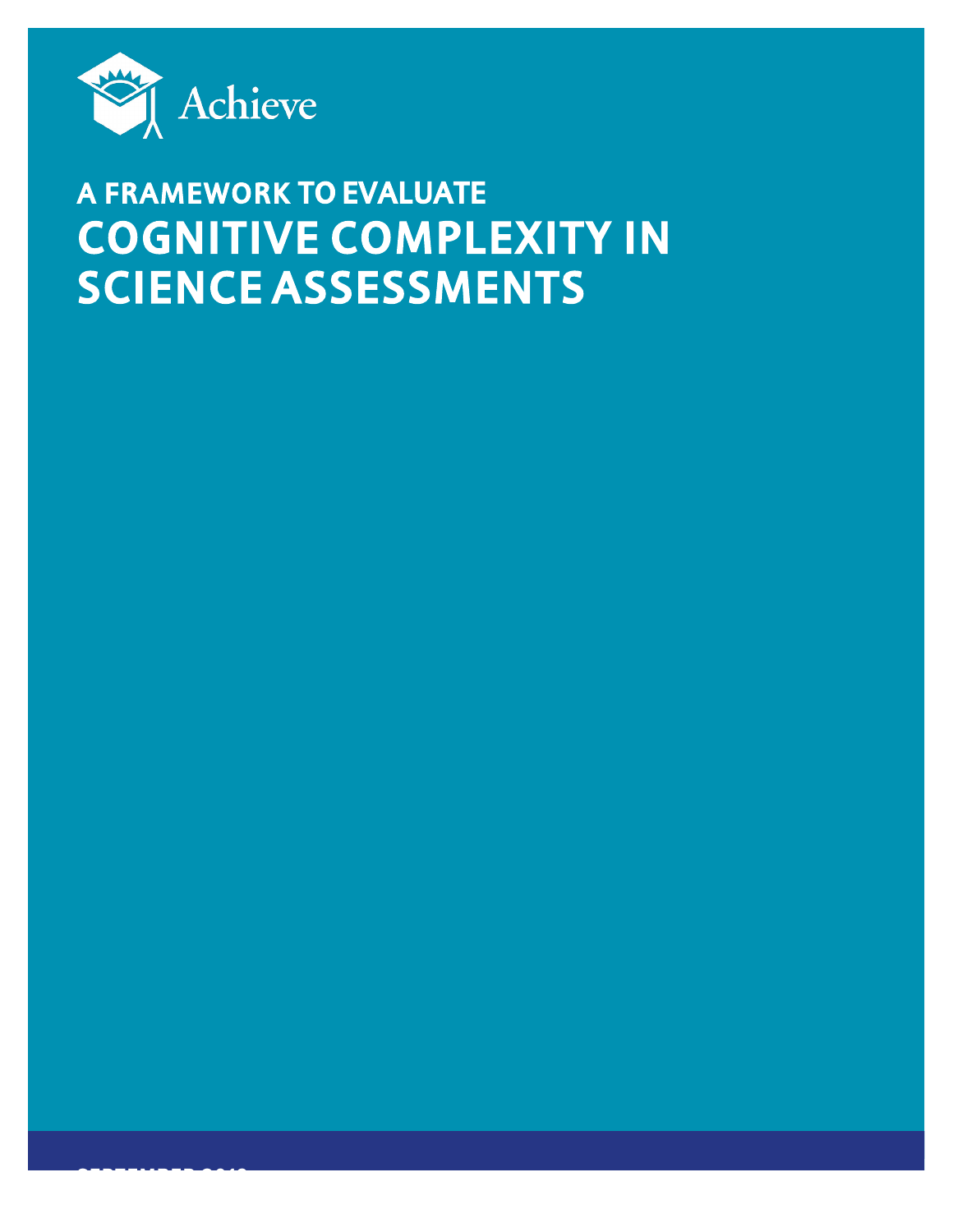# **Background**

Assessment is a key lever for educational improvement. Assessments can be used to monitor, signal, and influence science teaching and learning – provided that they are of high quality, reflect the rigor and intent of academic standards, and elicit meaningful student performances. Since the release of A Framework for K-12 Science Education and the Next Generation Science Standards (NGSS), assessment systems are fundamentally changing to surface students' use of disciplinary core ideas (DCI), scientific and engineering practices (SEP), and crosscutting concepts (CCC) together in service of sense-making about a phenomenon or problem. As states and districts develop new assessment systems, they need support for developing assessments that balance the vision and integrity of multi-dimensional standards with ensuring that they are sensitive to varying levels of student performance. This brief describes a new approach to capturing and communicating the

complexity of summative assessment items and tasks designed for threedimensional standards that can be used to ensure that **all learners can make their thinking and abilities visible without compromising the rigor and expectations of the standards.**

### **A Complexity Framework Focused on Sense-Making**

This draft framework for evaluating cognitive complexity in science assessments intentionally builds on expectations for student performance provided by the Framework for K-12 Science Education and standards like the NGSS. This complexity framework can be used to determine the degree to which an assessment task asks students to engage in sense-making, a cornerstone of NGSS assessments and performance.

The framework that we propose builds on previous work on cognitive demand in instructional tasks as well as criteria and processes for determining the alignment for three-dimensional science assessments. Grounded in sense-making as the overarching umbrella, this work is intended to help assessment developers and evaluators determine the degree to which the three dimensions contribute to sense-making within individual items and multi-component tasks as a whole. The framework is organized around two essential questions:

**1) To what degree does the task ask students engage in sense-making?**

**2) In what ways does the task ask students to use each dimension in service of sense-making?**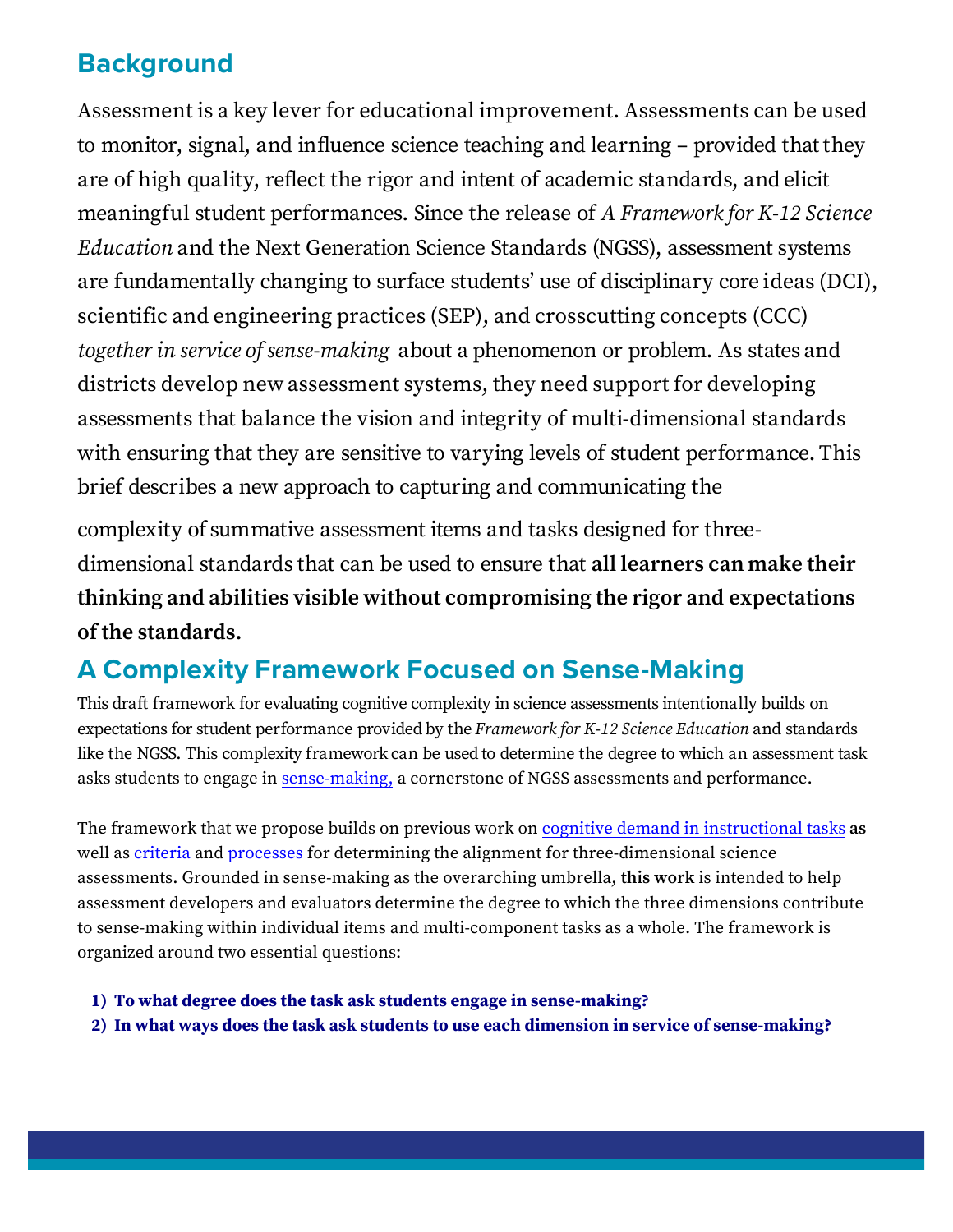This framework is designed to support:

- Analyzing the cognitive complexity of individual items (stand-alone and those part of a multi-component cluster) within an assessment.
- Analyzing the cognitive complexity of multicomponent tasks as a whole.
- Effective assessment design, development, and evaluation processes.
- Analysis of end-of-instruction assessments at the classroom, district, and state levels.

### **Components of the Framework**

The framework is organized as a two-step process that involves 1) the analysis of individual items or tasks (stand-alone or those comprising a multicomponent task; Table 1) and 2) the analysis of multi-component tasks holistically (Table 2).

### **Step 1: Individual Item Evaluations**

The complexity framework first asks users to consider in what ways individual items require students to engage in sense-making. The framework focuses on four indicators that can contribute to higher order thinking and analytical skills in different ways within an item (Table 1):

- (1) Scenario contributions to complexity
- (2) SEP contributions to complexity
- (3) DCI [or disciplinary understanding] contributions to sense-making
- (4)CCC contributions to complexity

For each indicator, the complexity framework asks designers and evaluators to consider:

"To what degree does students' engagement with this feature contribute to the level of sense-making required by this task? In what ways does students' use of this dimension support sense-making in this task?"

For each of these indicators, the contribution of that indicator to student sense-making can range from low to high. Designations of "low", "medium" and "high" complexity for each indicator are based on a combination of indicators-specific factors (e.g., the sophistication of students use of the SEP) as well as some cross-indicator factors such as as how the indicator relates to:

- the **uncertainty/ambiguity** presented in the task;
- · degree of transfer elicited:
- · level and nature of scaffolding/guidance embedded in the task; and
- the range of application and **connections** to be made.

### **Step 2: Holistic Task Analysis**

Tasks as a whole are analyzed based on the type and level of thinking the complete performanceacross all items and prompts taken individually and as a coherent path of student thinkingrequires. Task-level judgments are organized into four categories, drawn from previous work and described in Table 2. These categories focus on how student thinking across dimensions and items work together to support sense-making in the task.

Across the task, the complexity framework asks designers and evaluators to consider "Across the entire task, what level of sense-making are students being asked to demonstrate?"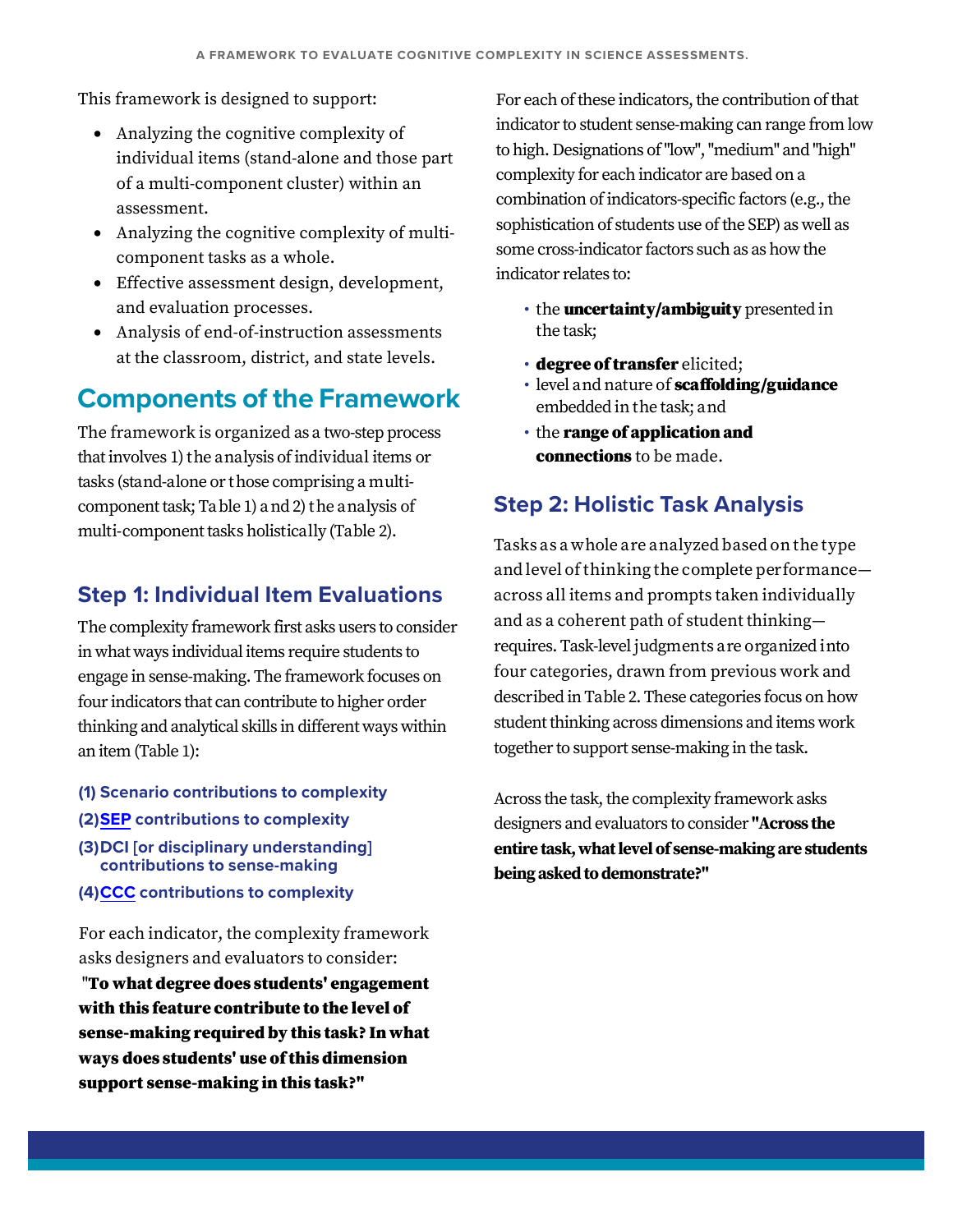#### **TABLE 1: INDIVIDUAL ITEM ANALYSIS**

|               | <b>Scenario</b>                                                                                             | <b>SEP</b>                                                                                                            | <b>DCI</b> [Conceptual -<br>disciplinary]                                                                  | <b>CCC [Conceptual -</b><br>crosscutting]                                                                                    |
|---------------|-------------------------------------------------------------------------------------------------------------|-----------------------------------------------------------------------------------------------------------------------|------------------------------------------------------------------------------------------------------------|------------------------------------------------------------------------------------------------------------------------------|
| <b>High</b>   | Addressing a rich and<br>puzzling phenomenon<br>or problem presented<br>with high-degree of<br>uncertainty. | Figuring out a<br>phenomenon or problem<br>using multiple SEPs in<br>service of authentic<br>sense-making.            | Non-routine use of<br>domain specific science<br>ideas as part of sense-<br>making.                        | Selection and use of<br>conceptual understanding<br>of crosscutting ideas is<br>necessary and expands<br>students' thinking. |
| <b>Medium</b> | Addressing a<br>phenomenon or problem<br>with some level of<br>uncertainty.                                 | Representation of ideas;<br>use of skills that are<br>relatively complex; some<br>close application.                  | Supported application of<br>science ideas in typical<br>contexts.                                          | Specific crosscutting<br>concept understanding<br>is needed and is used to<br>focus students' thinking.                      |
| Low           | Addressing routinely<br>encountered or highly<br>simplified scenarios.                                      | Using the mechanics,<br>skills, and specific<br>knowledge associated<br>with practices isolated<br>from sense-making. | Producing previously-<br>learned ideas and<br>conceptual procedures<br>in routine, well-practiced<br>ways. | Crosscutting concepts<br>are implicitly part of the<br>task, but they are not<br>required in service of<br>sense-making.     |

For a more detailed description of each indicator and level within the framework, see Table A1 in Appendix A.

#### **TABLE 2: HOLISTIC TASK ANALYSIS**

#### **Doing Science**

- Student-driven with limited to no scaffolding across all three dimensions; students must decide how to engage and execute within the task.
- The three dimensions are used together to engage in sense-making to a high degree throughout the task.

#### **High Guided Integration [low degree of guidance]**

- Minimal scaffolding embedded in the task items--students are cued and guided to pursue certain lines of thinking, but have to make some decisions about how and what to engage.
- A large majority of the task requires a high degree of sense-making, driven by transfer of thinking and/or uncertainty.
- Multidimensional with at least two dimensions equally foregrounded and used in service of making sense of phenomena or problems. Both dimensions' use is sophisticated and at grade-level.

#### Low Guided Integration [high degree of guidance]

- Moderate to high degree of scaffolding is embedded in the task items to support and guide sense-making-while students have to apply ideas and practices, they are often told which ones to engage and supported in using them.
- Students are asked to make sense of a phenomenon or problem they can easily understand but are not inherently familiar with, contributing to the sense-making required.
- · Multidimensional, but one dimension is often heavily foregrounded--one dimension may routinely be engaged at a lower level of sophistication and/or below grade-level.

**Scripted** 

- Students are provided with well-defined set of actions or procedures are used to complete a given task.
- An answer can be obtained with simple application and without significant reasoning.
- Focused on obtaining an answer from students' previous understanding or from information provided in the task, not sense making in an effort to understand/explain an uncertainty related to a phenomenon or problem.

For a more detailed description of each level within the task-wide analysis framework, including how each indicator described above contributes to each level, see Table A2 in Appendix A.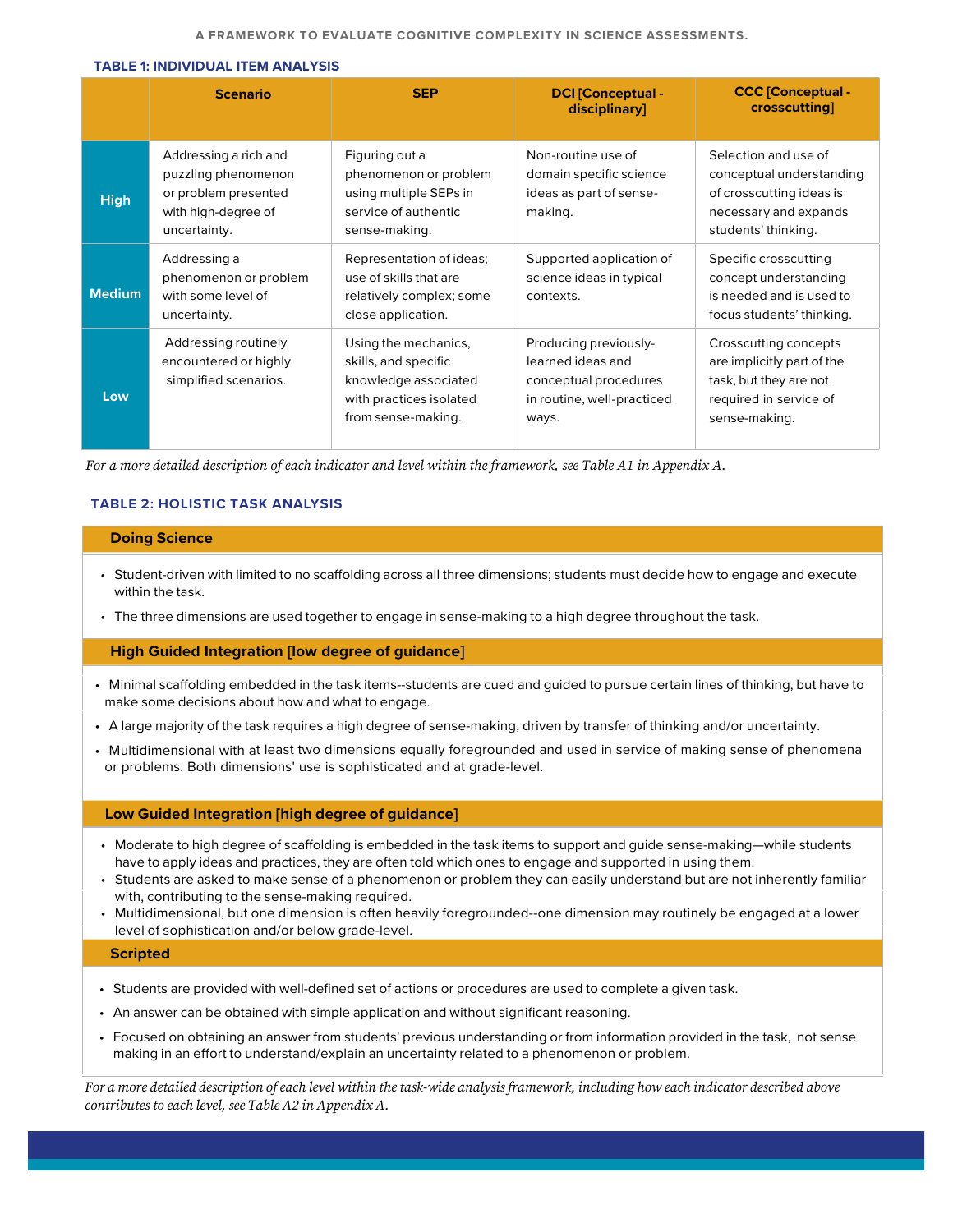### **Using This Framework**

This draft framework is designed to enable itemspecific and task-wide complexity judgments as needed. It is intended to be be used in conjunction with criteria and processes for determining alignment to three-dimensional standards. While states, districts, and educators may modify the framework and its use based on their specific contexts and needs, there are some grounding principles and design decisions that may help users make appropriate decisions about how and when to embed this framework in assessment design and implementation processes:

1. Each item receives separate judgments for each of the four indicators. This complexity framework intentionally calls for separate judgments to be made about each indicator because they reveal different and equally important aspects of task complexity. Items with high practice complexity and low disciplinary complexity are fundamentally different than those with low practice and high disciplinary complexity with regard to what kind of student thinking is elicited and how that is interpreted. Figure A1 in Appendix A visually represents what this spread could look like within a task or test.

2. No value judgments are attached to complexity levels. While there is often a tendency to assume that higher complexity tasks are inherently "better" than lower complexity tasks, the appropriate complexity of a task is entirely based on the intended placement, use, and interpretation of student performance. For assessments to be useful, it is essential that tasks give all students the opportunity to demonstrate what they know and can do, and lower complexity tasks (as described by this framework) allow students to do so without compromising the integrity and intent of three-dimensional standards.

3. Designed based on A Framework for K-12 **Science Education, the framework is designed to** work flexibly with all new three-dimensional science standards. This framework acknowledges that different states are adopting and implementing standards that are consistent with the vision embedded in A Framework for K-12 Science Education but may differ with regard to specific content, language, progressions, etc. This complexity framework is designed to work flexibly with the range of standards being implemented, by focusing on how practices, disciplinary ideas, and crosscutting concepts contribute to sense-making. As users implement this framework, they should consider using documents associated with the NGSS as a guide (e.g., to determine elements of different practices or grade-specified targets), but may also use their own state- or districtspecific documentation.

### **Acknowledgments**

Achieve developed version 1 of this complexity framework for science assessment in close collaboration with Dr. Miray Tekkumru-Kisa, whose Task Analysis Guide-Science (TAGS) framework for science instructional tasks provided a strong foundation for this work. Achieve would like to thank Dr. Tekkumru-Kisa (Assistant Professor, Florida State University) and Aneesha Badrinarayan (Director, Special Projects and Initiatives, Achieve) for their leadership of this work; state and research partners for their thoughtful feedback and willingness to pilot evolving drafts; and the the Bill & Melinda Gates Foundation, the William and Flora Hewlett Foundation, the Charles and Lynn Schusterman Family Foundation, and Chevron for their generous support of this work. We look forward to updating version 1 based on feedback to refine this approach.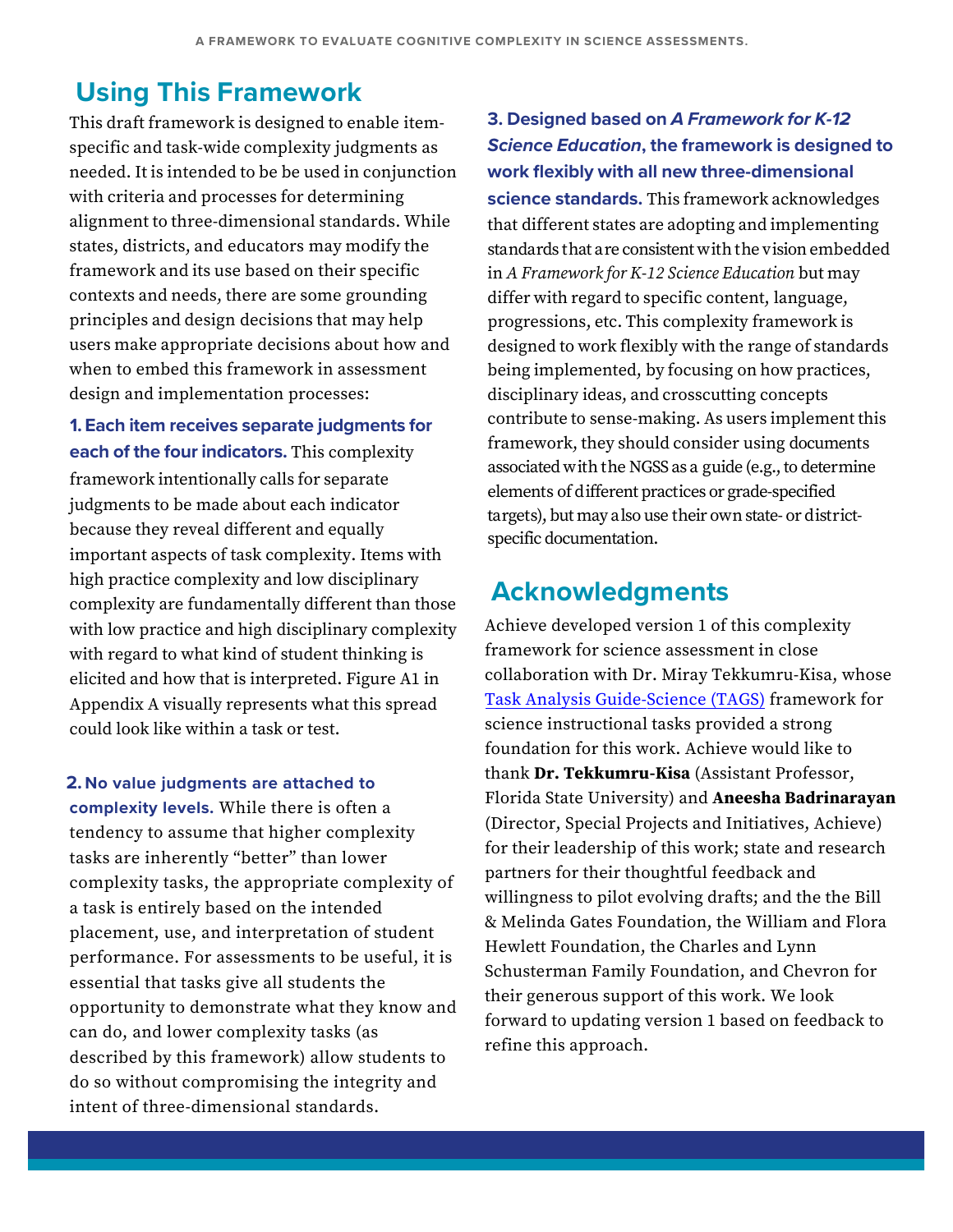## **APPENDIX A: CETAILED FRAMEWORK**

For those operationalizing this framework, a more detailed description of each indicator and level is included here. An optional numerical scale (1-5) is included for two reasons:

**A FRAMEWORK TO EVALUATE COGNITIVE COMPLEXITY IN SCIENCE ASSESSMENTS.** 

- 1.Users may fnd the additional nuance aforded by this scale to be helpful in fostering conversations about intended and targeted task complexity; and
- 2.Those operationalizing this framework within large scale assessment contexts may fnd a numerical approach to representing complexity is more conducive to representing and communicating the range of complexity across assessment instruments.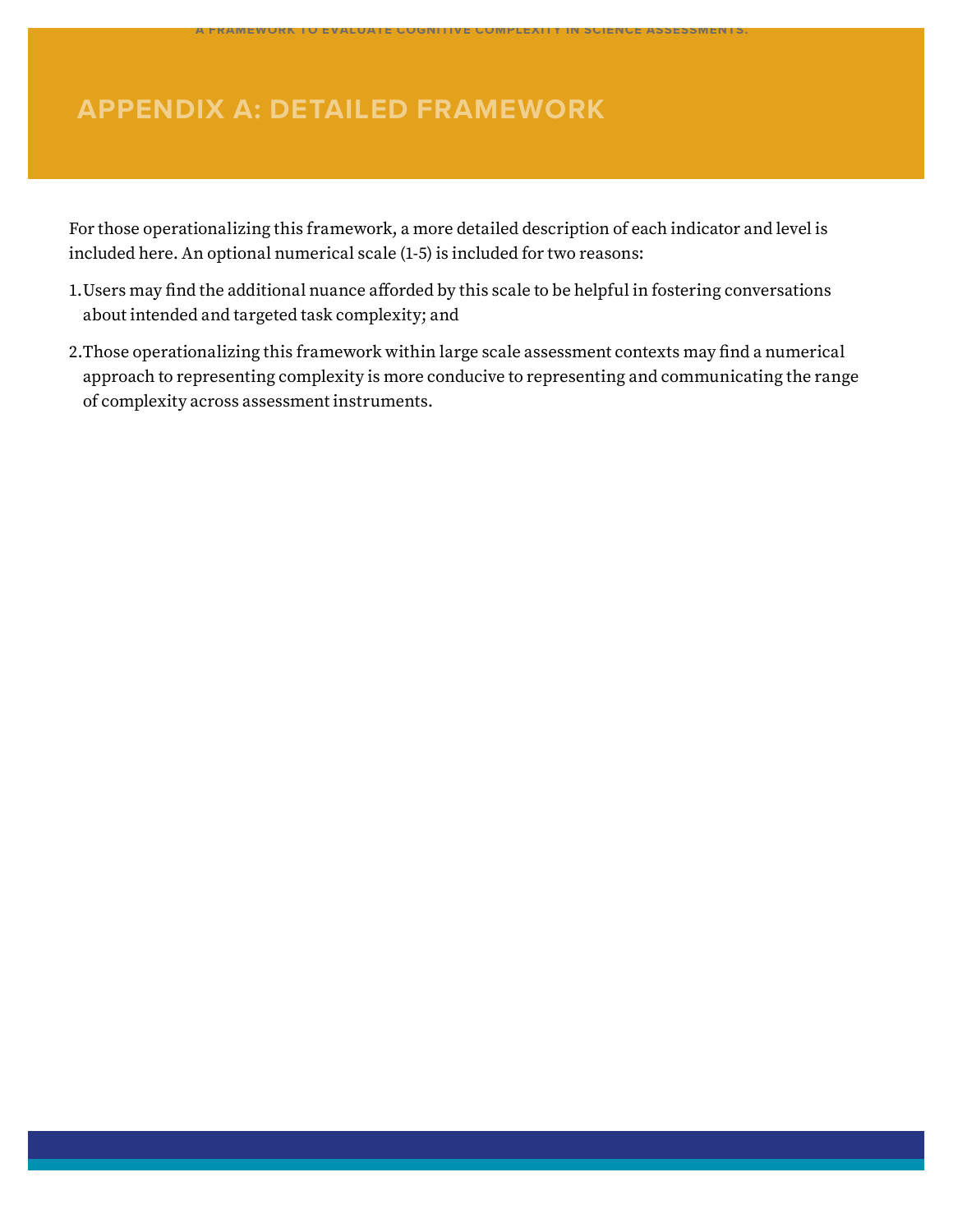"In what ways does students' understanding and use of [indicator/dimension] contribute to sense-making?"

|                    | <b>Scenario</b>                                                                                                                                                                                                                                                                                                                                                                                                                                                                                                                                                    | <b>SEP</b>                                                                                                                                                                                                                                                                                                                                                                                                                                                                                                                                                                                                                                            | <b>DCI</b><br>[Conceptual - disciplinary                                                                                                                                                                                                                                                                                                                                                                                                                                                                                                      | <b>CCC</b><br>[Conceptual - crosscutting                                                                                                                                                                                                                                                                                                                                                                                                                               |
|--------------------|--------------------------------------------------------------------------------------------------------------------------------------------------------------------------------------------------------------------------------------------------------------------------------------------------------------------------------------------------------------------------------------------------------------------------------------------------------------------------------------------------------------------------------------------------------------------|-------------------------------------------------------------------------------------------------------------------------------------------------------------------------------------------------------------------------------------------------------------------------------------------------------------------------------------------------------------------------------------------------------------------------------------------------------------------------------------------------------------------------------------------------------------------------------------------------------------------------------------------------------|-----------------------------------------------------------------------------------------------------------------------------------------------------------------------------------------------------------------------------------------------------------------------------------------------------------------------------------------------------------------------------------------------------------------------------------------------------------------------------------------------------------------------------------------------|------------------------------------------------------------------------------------------------------------------------------------------------------------------------------------------------------------------------------------------------------------------------------------------------------------------------------------------------------------------------------------------------------------------------------------------------------------------------|
| High:<br>4 or 5    | <b>Emphasis</b> Addressing a rich and<br>puzzling phenomenon or problem<br>presented with high-degree of<br>uncertainty.<br>• The scenario presents a new<br>phenomenon or problem that<br>is not immediately<br>explainable by student at a<br>level that<br>"figuring out" would be real<br>and authentic for students.<br>This often involves multiple<br>appropriate ways to engage<br>and pursue the task.                                                                                                                                                    | <b>Emphasis</b> Figuring out a<br>phenomenon or problem using<br>multiple SEPs in service of authentic<br>sense-making.<br>• Addressing the task requires<br>students to engage with<br>grade-specific SEP elements in<br>unexpected, unconventional,<br>or unfamiliar ways in service of<br>sense-making. This may involve<br>the use of multiple SEPs that are<br>not routinely combined, with<br>limited scaffolding.<br>High degree of student agency<br>in the selection and use of SEPs<br>in ambiguous situations with<br>high-degrees of uncertainty<br>experienced.                                                                          | <b>Emphasis Non-routine use of</b><br>domain specific science ideas as<br>part of sense-making.<br>• Addressing the task requires<br>students to use and engage<br>in non-typical reasoning with<br>multiple grade-appropriate<br>science ideas.<br>· Ideas are used in service of<br>sense-making. This may involve<br>limited to no scaffolding and far<br>transfer.<br>High degree of student agency<br>$\bullet$<br>is needed in selection and use of<br>science ideas [content needed<br>is variable or not immediately<br>obvious].     | <b>Emphasis</b> Selection and use of<br>conceptual understanding of<br>crosscutting ideas is necessary<br>and expands students' thinking.<br>• Addressing the task requires<br>students to engage in complex<br>sense-making that leverages<br>the CCCs.<br>• High degree of student agency<br>is needed in selection, use, and<br>application of the CCCs.<br>• CCCs are used to expand<br>students' thinking into<br>non-typical ways in service of<br>sense-making. |
| Medium:<br>3       | <b>Emphasis Addressing a</b><br>phenomenon or problem with<br>some level of uncertainty.<br>The scenario presents a<br>relatively new phenomenon<br>that students might have some<br>familiarity with, but do not fully<br>understand the specific<br>uncertainty the task is focused<br>on.<br>The task provides a scenario<br>with multiple facets of<br>information for students to<br>interpret at a grade-<br>appropriate level of<br>sophistication<br>Students are provided with<br>some explicit cues and/or<br>scaffolding to engage in the<br>scenario,. | <b>Emphasis Representation of ideas;</b><br>use of skills that are relatively<br>complex; some close application.<br>• Addressing the question<br>requires students to engage<br>in grade-specific SEPs in<br>expected or well-practiced<br>ways to demonstrate the use of<br>previously developed ideas or to<br>engage in routine sense-making.<br>This may involve the use of<br>multiple SEPs that are routinely<br>coupled, with some scaffolding.<br>Close application to familiar/<br>expected contexts (i.e., near<br>transfer) may be needed.<br>Students are required<br>to demonstrate some<br>understanding of how/why to use<br>the SEP. | <b>Emphasis</b> Supported application of<br>science ideas in typical contexts.<br>• Addressing the task requires<br>students to use grade-<br>appropriate science ideas as<br>part of student reasoning in<br>typical contexts with routine,<br>well-practiced ways.<br>• Addressing the task may require<br>students to connect multiple<br>ideas in routine ways.<br>The task may include some<br>scaffolding and cuing about<br>which ideas to use but still<br>requires students to apply their<br>understanding of the science<br>ideas. | <b>Emphasis Specific crosscutting</b><br>concept understanding is needed<br>and is used to focus students'<br>thinking.<br>• Addressing the task requires<br>students to engage in grade-<br>specified CCCs in scaffolded/<br>cued ways to focus students'<br>thinking.                                                                                                                                                                                                |
| Low:<br>$1$ or $2$ | <b>Emphasis</b> Addressing routinely<br>encountered or highly simplified<br>scenarios.<br>• The task provides a problem<br>or a phenomenon that<br>students are already familiar<br>with how to explain or solve.                                                                                                                                                                                                                                                                                                                                                  | <b>Emphasis Using the mechanics,</b><br>skills, and specific knowledge<br>associated with practices isolated<br>from sense-making.<br>• Addressing the task requires<br>students to demonstrate simple,<br>procedural, and mechanical<br>aspects of engaging in SEPs<br>(reading graphs/charts, drawing<br>diagrams, etc.).<br>• Students may be provided with a<br>script/set of defined procedures<br>to follow to engage with the SEP,<br>with limited student thinking<br>required about which, how, or<br>why practices are engaged.<br>Practice demand is below grade<br>level.                                                                 | <b>Emphasis Producing previously-</b><br>learned ideas and conceptual<br>procedures in routine,<br>well-practiced ways.<br>• Addressing the task requires<br>direct representation of<br>previously learned grade-level<br>ideas and concepts, including<br>well-developed procedures<br>related to concepts (e.g.,<br>Punnett squares).<br>• Addressing the task does not<br>require relating science ideas<br>to one another, reasoning with<br>ideas or using them in service of<br>sense-making.                                          | <b>Emphasis Crosscutting concepts</b><br>are implicitly engaged or practiced,<br>but are not consciously used by<br>students in service of sense-<br>making.<br>• Addressing the task inherently<br>involves the CCCs (e.g.,<br>explanation involving a cause<br>and effect) but does not require<br>students to demonstrate that<br>they understand and can use<br>elements of the CCCs.<br>• CCCs which are employed in<br>the task are below grade level.           |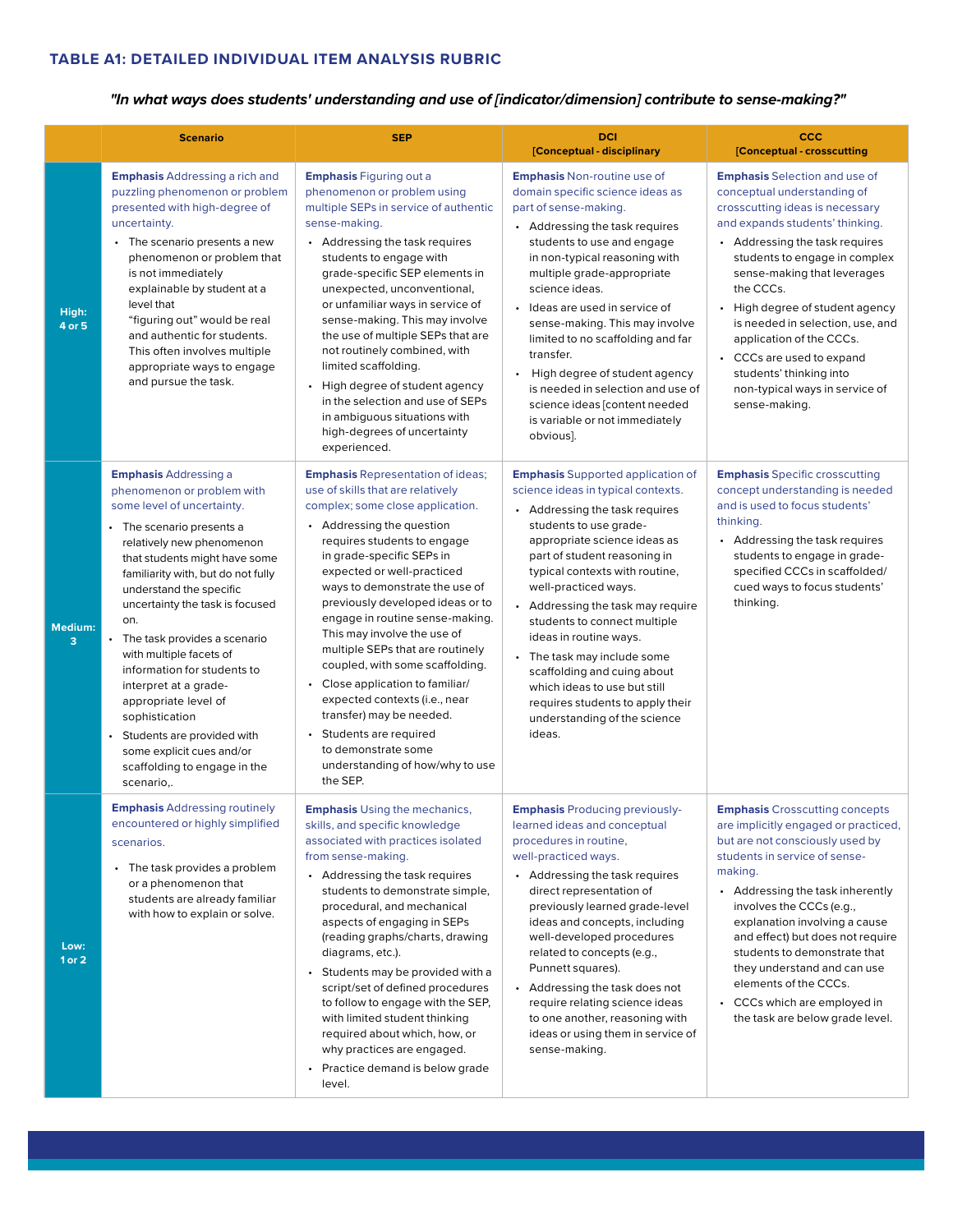#### **TABLE 2: HOLISTIC TASK ANALYSIS**

In this table, we include additional guidance for those making holistic task judgments, including how the individual components of the framework may contribute to the holistic judgment.

| <b>Doing Science</b>                                                                                                                                                                                                                                                                                                                                                                                                                                                                                                                                                                                                 |                                                                                                                                                                                                                                                                                                                                                                                                                                                                                                                                                                                                                                                                                                                                                                                                                                                                                                                                                                                                                                                   |  |  |  |  |  |
|----------------------------------------------------------------------------------------------------------------------------------------------------------------------------------------------------------------------------------------------------------------------------------------------------------------------------------------------------------------------------------------------------------------------------------------------------------------------------------------------------------------------------------------------------------------------------------------------------------------------|---------------------------------------------------------------------------------------------------------------------------------------------------------------------------------------------------------------------------------------------------------------------------------------------------------------------------------------------------------------------------------------------------------------------------------------------------------------------------------------------------------------------------------------------------------------------------------------------------------------------------------------------------------------------------------------------------------------------------------------------------------------------------------------------------------------------------------------------------------------------------------------------------------------------------------------------------------------------------------------------------------------------------------------------------|--|--|--|--|--|
| • Student-driven with limited to no scaffolding<br>across all three dimensions; students must<br>decide how to engage and execute within the<br>task.<br>• The three dimensions are used together to<br>engage in sense-making.                                                                                                                                                                                                                                                                                                                                                                                      | Scenario: A phenomenon-based scenario is presented with uncertainty/ambiguity at a level<br>that "figuring out" would be real and authentic for students without a clear pathway to follow.<br>SEP: Students work like scientists to use various scientific practices to be able to develop or<br>deepen an understanding of a scientific idea or problem as they explore a phenomenon.<br><b>DCI:</b> Students engage in a high degree of decision making regarding which ideas to employ<br>and how to employ them, often using sophisticated reasoning with multiple dimensions.<br><b>CCC:</b> Multiple CCCs are used to expand student sense-making.                                                                                                                                                                                                                                                                                                                                                                                         |  |  |  |  |  |
| <b>High-Guided Integration [Low guidance]</b>                                                                                                                                                                                                                                                                                                                                                                                                                                                                                                                                                                        |                                                                                                                                                                                                                                                                                                                                                                                                                                                                                                                                                                                                                                                                                                                                                                                                                                                                                                                                                                                                                                                   |  |  |  |  |  |
| • Minimal scaffolding embedded in the task<br>items--students are cued and guided to pursue<br>certain lines of thinking, but have to make<br>decisions about how and what to engage.<br>• A large majority of the task requires a high<br>degree of sense-making, driven by transfer of<br>thinking and/or uncertainty.<br>Multidimensional with at least two dimensions<br>equally foregrounded and used in service of<br>making sense of phenomena or problems.<br>Both dimensions' use is sophisticated and at<br>grade-level.                                                                                   | <b>Scenario:</b> Students are required to explain a rich and puzzling phenomenon or address a<br>problem by connecting what they have learned and experienced in a new way (i.e., far transfer)<br>with guidance for how to engage, but leaving many decisions to the student.<br><b>SEP:</b> Students use, with scaffolding, the SEPs to connect and negotiate multiple variables,<br>factors, perspectives, etc. to engage in sense-making/reasoning processes employed in real<br>scientific inquiry.<br><b>DCI:</b> Students are required to employ complex (possibly non-typical), sophisticated reasoning<br>using science ideas. Students may be connecting multiple complex, distinct, but distally<br>related ideas with guidance to help students navigate pulling these ideas together.<br><b>CCC:</b> CCCs are used to expand student sense-making.                                                                                                                                                                                   |  |  |  |  |  |
| <b>Low-Guided Integration [High guidance]</b>                                                                                                                                                                                                                                                                                                                                                                                                                                                                                                                                                                        |                                                                                                                                                                                                                                                                                                                                                                                                                                                                                                                                                                                                                                                                                                                                                                                                                                                                                                                                                                                                                                                   |  |  |  |  |  |
| Moderate to high degree of scaffolding is<br>embedded in the task items to support and<br>guide sense-making-while students have to<br>apply ideas and practices, they are often told<br>which ones to engage and supported in using<br>them.<br>Students are asked to make sense of a<br>phenomenon or problem they can easily<br>understand but are not inherently familiar with,<br>contributing to the sense-making required.<br>Multidimensional, but one dimension is often<br>heavily foregrounded--one dimension may<br>routinely be engaged at a lower level of<br>sophistication and/or below grade-level. | <b>Scenario</b> : Students are asked to make sense of a simple but unique problem or phenomenon,<br>with multiple facets of information for students to interpret, and students are guided in that<br>interpretation. The phenomenon is not immediately explainable by students recall or<br>restatement of science ideas and practices (i.e., not simply confirmatory application of the DCI)<br><b>SEP:</b> Emphasis on using SEPs to represent ideas with some application and reasoning.<br><b>DCI:</b> Some sense-making by connecting content to a phenomenon is needed to successfully<br>complete the question. The focus is on students' demonstrating their understanding of<br>content through application by reasoning with the science ideas in typical/expected ways.<br>Students might be prompted or guided to focus their thinking on targeted science ideas, but<br>they need to decide how to use them to respond to the question.<br>CCC: Implicit OR specific targeted understanding, CCC is used to focus student thinking. |  |  |  |  |  |
| <b>Scripted</b>                                                                                                                                                                                                                                                                                                                                                                                                                                                                                                                                                                                                      |                                                                                                                                                                                                                                                                                                                                                                                                                                                                                                                                                                                                                                                                                                                                                                                                                                                                                                                                                                                                                                                   |  |  |  |  |  |
| • Students are provided with well-defined set<br>of actions or procedures are used to<br>complete a given task.<br>• An answer can be obtained with simple<br>application and without significant reasoning.<br>Focused on obtaining an answer from<br>students' previous understanding or from<br>information provided in the task, not sense<br>making in an effort to understand/explain an<br>uncertainty related to a phenomenon or<br>problem.                                                                                                                                                                 | <b>Scenario:</b> Students are required to explain a phenomenon or address a problem that students<br>can be expected to fully understand (e.g., Students were likely asked to address the same (or<br>extremely similar) phenomena or problem; phenomena/problem does not present<br>uncertainty. The scenario includes limited information for students to interpret; if multiple<br>modalities are used, they are used to convey the same information.<br><b>SEP:</b> Focus on using the mechanics of SEPs without requiring students to think about the<br>reasons for when and why these procedures or skills are needed (e.g., with heavy scaffolding).<br>DCI: The emphasis of the content is to provide an opportunity for students to demonstrate that<br>they "know" definitions, concepts with very direct/contrived application. Students are often<br>told what to do and which ideas to represent within the task items.                                                                                                             |  |  |  |  |  |

CCC: mplicit use of CCCs.